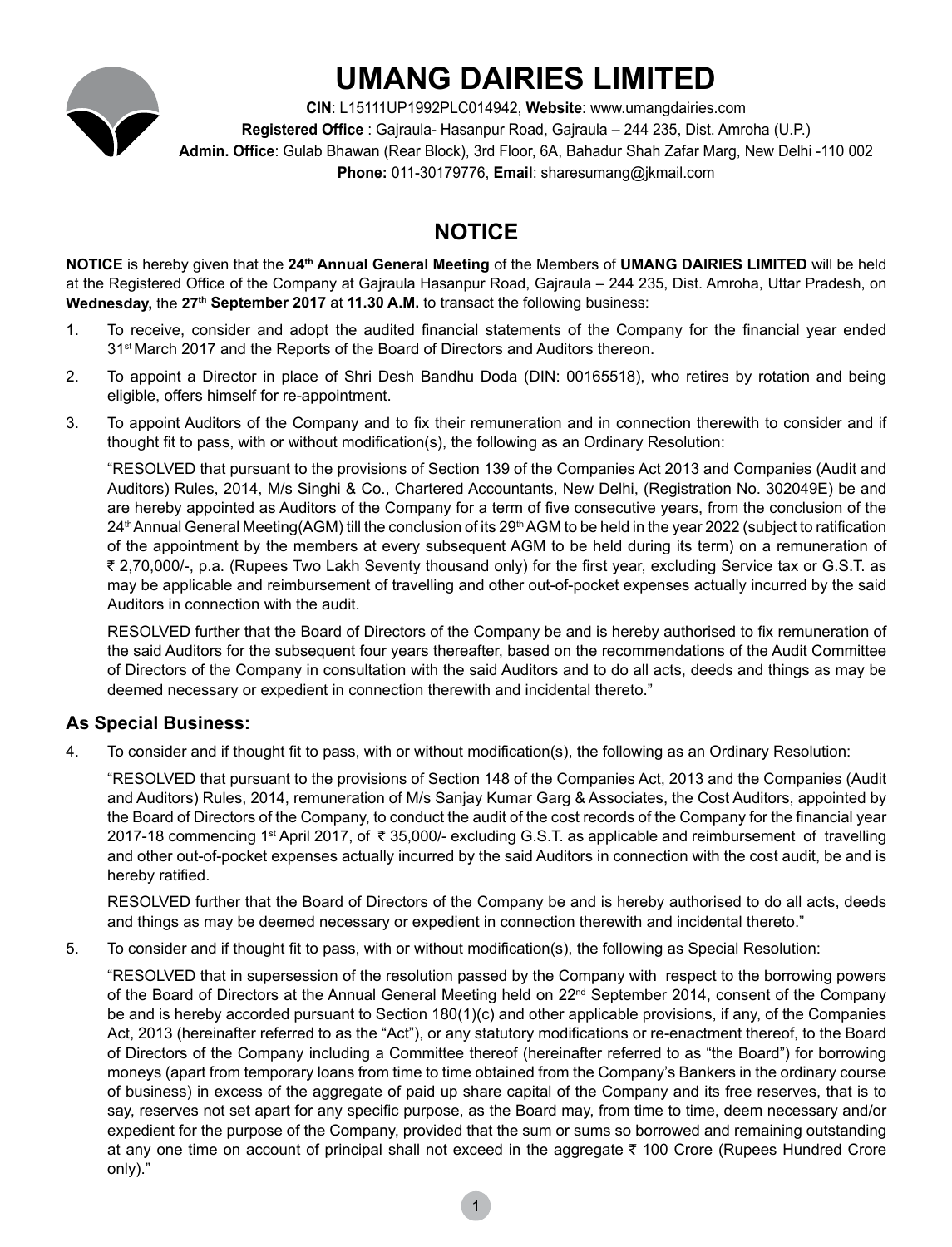6. To consider and if thought fit to pass, with or without modification(s), the following as Special Resolution:

"RESOLVED that in supersession of the resolution passed by the Company with respect to mortgaging and/or charging by the Board of Directors at the Annual General Meeting held on 22<sup>nd</sup> September 2014, consent of the Company be and is hereby accorded in terms of Section 180(1)(a) and other applicable provisions, if any, of the Companies Act, 2013 (hereinafter referred to as the "Act"), or any statutory modifications or re-enactment thereof, to the Board of Directors of the Company including a Committee thereof (hereinafter referred to as "the Board") to mortgage and/or charge (by way of first, second or other subservient charge as may be agreed to between the Company and the lenders and/or Debenture Trustees), all the immovable and movable properties, present and future, pertaining to the Company and any other undertaking of the Company wheresoever situate and the whole or substantially the whole of any one or more of the said undertakings of the Company, to or in favour of any Financial Institutions, Banks and other lending Institutions or Funds, Trustees for Debentures, to secure their respective Rupee and Foreign Currency Loans or other Financial assistance lent, granted and advances or agreed to be lent, granted and advanced to the Company or the Debentures, Bonds or other financial instruments issued and allotted or as may be issued by the Company and subscribed to or agreed to be subscribed to by such Institutions/Banks/ Funds, or any other persons, of such amount or amounts not exceeding  $\bar{\tau}$  100 Crore in the aggregate on account of principal, together with interest thereon at the respective agreed rates, compound interest, additional interest, liquidated damages, commitment charges, premia on prepayment, remuneration of the Trustees, costs, charges and other moneys payable by the Company to the respective Financial Institutions, Banks and other lending institutions and Debenture holders and/or Trustees under the Loan/Subscription Agreement(s) entered into/ to be entered into by the Company in respect of the said Term Loans, Debentures or other financial instruments or assistance.

RESOLVED further that the Board be and is hereby authorized to finalise the terms and conditions with the Financial Institutions, Banks and other lending Institutions or Debenture Trustees and the documents for creating mortgage(s) and/or charge(s) as aforesaid and to do all acts, deeds and things in connection therewith and incidental thereto."

#### **REGISTERED OFFICE:**

Gajraula Hasanpur Road Gajraula - 244235 Dist. Amroha, (U.P.)

**By Order of the Board** 

**Pankaj Kamra** Company Secretary

#### **Date: 8th August 2017**

#### **Notes**:

1. A MEMBER ENTITLED TO ATTEND AND VOTE AT THE MEETING IS ENTITLED TO APPOINT A PROXY TO ATTEND AND ON A POLL TO VOTE INSTEAD OF HIMSELF. SUCH PROXY NEED NOT BE A MEMBER OF THE COMPANY. PROXIES IN ORDER TO BE EFFECTIVE MUST BE RECEIVED AT THE REGISTERED OFFICE OF THE COMPANY NOT LESS THAN 48 HOURS BEFORE THE MEETING.

A PERSON CAN ACT AS PROXY ON BEHALF OF MEMBERS NOT EXCEEDING FIFTY (50) AND HOLDING IN THE AGGREGATE NOT MORE THAN TEN PERCENT OF THE TOTAL SHARE CAPITAL OF THE COMPANY. A MEMBER HOLDING MORE THAN TEN PERCENT OF THE TOTAL SHARE CAPITAL OF THE COMPANY MAY APPOINT A SINGLE PERSON AS PROXY AND SUCH PERSON SHALL NOT ACT AS A PROXY FOR ANY OTHER PERSON OR SHAREHOLDER.

- 2. Statement pursuant to Section 102 of the Companies Act 2013 (Act), setting out the material facts concerning Item Nos. 4, 5 & 6 of the Notice, is annexed hereto.
- 3. Corporate Members intending to send their authorised representatives to attend the Annual General Meeting (AGM) are requested to send a duly certified copy of their Board Resolution authorising their representatives to attend and vote at the AGM.
- 4. Relevant documents referred to in the accompanying Notice and the Statement pursuant to Section 102 of the Act, shall be available for inspection by the members at the Registered Office/Administrative Office of the Company on any working day between 2 P.M. to 4 P.M. upto and including the date of the AGM and also at the venue of the meeting.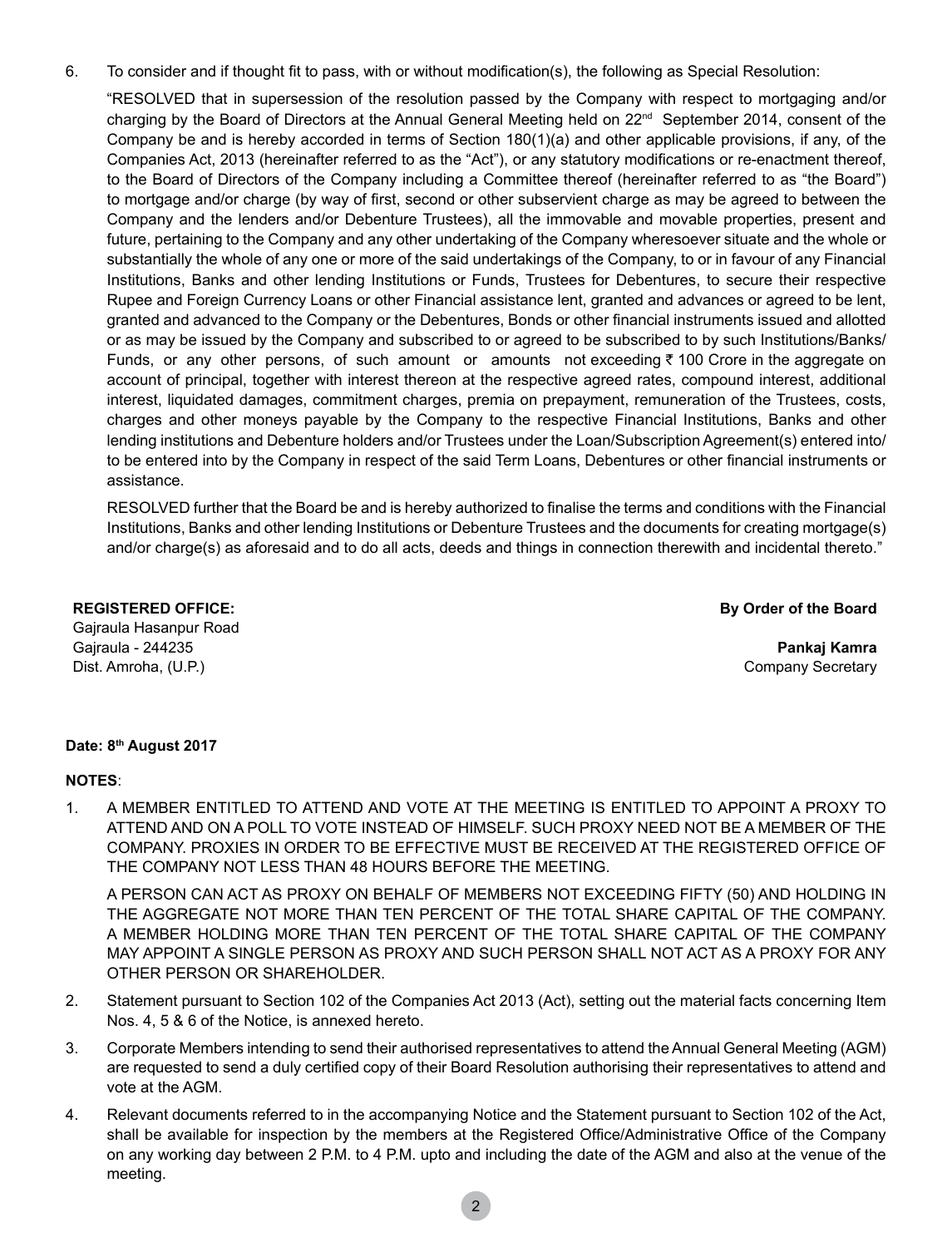- 5. The Register of Members and the Share Transfer Books of the Company will remain closed from 21<sup>st</sup> September 2017 to 27<sup>th</sup> September 2017 (both days inclusive).
- 6. In furtherance of the Go Green Initiative of the Government, electronic copy of the Annual Report for 2016-17, the Notice of the 24<sup>th</sup> AGM of the Company along with Admission Slip and Proxy Form are being sent to all the members whose email addresses are registered with the Company/Depository Participants. Physical copy of the aforesaid documents may be sent on request by any such Member.
- 7. Physical copy of the Annual Report for 2016-17, the Notice of the 24<sup>th</sup> AGM of the Company along with Admission Slip and Proxy Form are being sent to those members who have not registered their e-mail addresses with the Company/Depository Participants. The Annual Report for 2016-17 and the Notice of the 24<sup>th</sup> AGM along with Admission Slip and Proxy Form will also be available on the Company's website www.umangdairies.com.
- 8. Members who have not registered their e-mail addresses so far are requested to register their e-mail addresses for receiving all communications including Annual Report, Notices, Circulars, etc. from the Company electronically.
- 9. Appointment of Director:

Brief resume of the Director proposed to be re-appointed (item No. 2 of the Notice) is given hereunder:

| Name                                                                                                                                                                                                                                                  | Shri Desh Bandhu Doda |
|-------------------------------------------------------------------------------------------------------------------------------------------------------------------------------------------------------------------------------------------------------|-----------------------|
| Age (Years)                                                                                                                                                                                                                                           | 72                    |
| <b>DIN</b>                                                                                                                                                                                                                                            | 00165518              |
| Qualification                                                                                                                                                                                                                                         | Science Graduate      |
| Expertise in Specific Functional Areas                                                                                                                                                                                                                | Dairy Technology      |
| Date of Appointment on the Board of the Company (Umang Dairies Limited)                                                                                                                                                                               | 25th July 2004        |
| Directorships held in other public companies (excluding foreign companies and Section<br>8 companies)                                                                                                                                                 | Nil                   |
| Membership/Chairmanship of committees of other public companies [includes only<br>Audit Committee and Stakeholders' Relationship Committee in terms of Regulation 26<br>of the SEBI (Listing Obligations & Disclosure Requirements) Regulations, 2015 | Nil                   |
| Number of Equity Shares held in the Company                                                                                                                                                                                                           | 50                    |
| Relationship with other Directors and Key Managerial Personnel                                                                                                                                                                                        | Nil                   |
| Number of Board Meetings attended during the F.Y. 2016-17                                                                                                                                                                                             | Four                  |

10. Remote e-Voting procedure

In compliance with the provisions of Section 108 of the Companies Act, 2013 read with relevant rules thereunder and Regulation 44 of the SEBI (Listing Obligations and Disclosure Requirements) Regulations, 2015, the Company is pleased to provide its members, facility to exercise their right to vote at the  $24<sup>th</sup>$  AGM by electronic voting system from a place other than the venue of the meeting ("remote e-voting") and the businesses may be transacted through remote e-voting services provided by Central Depository Services (India) Limited (CDSL). Remote e-voting is optional. The facility for voting by ballot/polling paper shall also be made available at the AGM and members attending the AGM who have not already cast their vote by remote e-voting shall be able to exercise their right to cast vote at the AGM.

The instructions for Members for remote e-voting are as under:

- (i) The voting period begins on  $24<sup>th</sup>$  September 2017 (10:00 A.M.) and ends on  $26<sup>th</sup>$  September 2017 (5:00 P.M.). During this period, Shareholders of the Company, holding shares either in physical form or in dematerialized form, as on the cut-off date of 20<sup>th</sup> September 2017, may cast their vote electronically. The remote e-voting module shall be disabled by CDSL for voting thereafter.
- (ii) Shareholders who have already voted prior to the AGM date may attend the AGM but would not be entitled to vote at the AGM.
- (iii) The Shareholders should log on to the e-voting website www.evotingindia.com
- (iv) Click on 'Shareholders/Members'.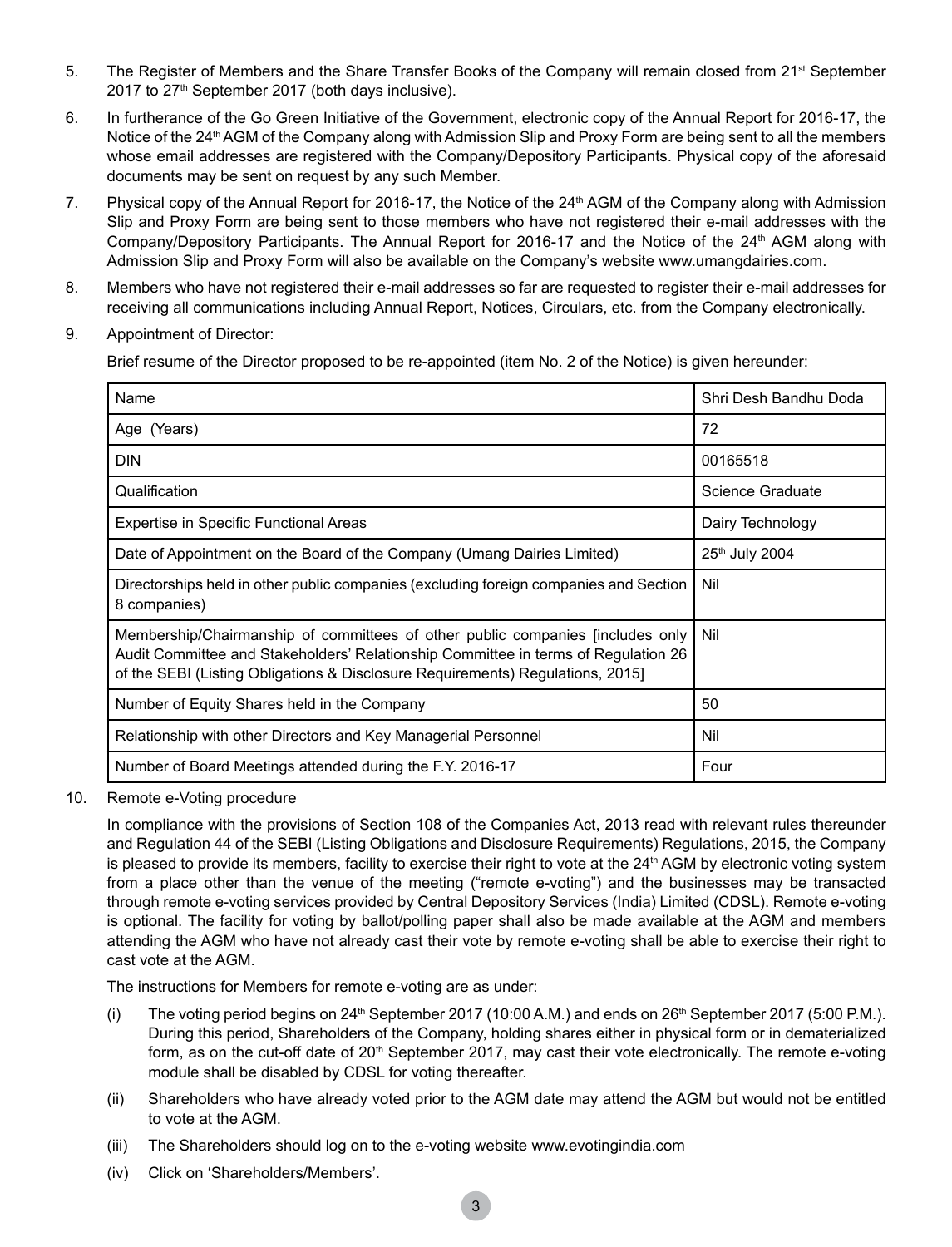- (v) Now Enter your User ID
	- (a) For CDSL: 16 digits beneficiary ID,
	- (b) For NSDL: 8 Character DP ID followed by 8 Digits Client ID,
	- (c) Members holding shares in Physical Form should enter Folio Number registered with the Company.
- (vi) Next enter the image verification as displayed and Click on Login.
- (vii) If you are holding shares in demat form and had logged on to www.evotingindia.com and voted on an earlier voting of any company, then your existing password is to be used.
- (viii) If you are a first time user follow the steps given below:

| For Members holding shares in Demat Form and Physical Form |                                                                                                                                                                                                                                                                                                                                                     |  |  |  |
|------------------------------------------------------------|-----------------------------------------------------------------------------------------------------------------------------------------------------------------------------------------------------------------------------------------------------------------------------------------------------------------------------------------------------|--|--|--|
| <b>PAN</b>                                                 | Enter your 10 digit alpha-numeric PAN issued by Income Tax Department (Applicable for<br>both demat shareholders as well as physical shareholders)                                                                                                                                                                                                  |  |  |  |
|                                                            | Members who have not updated their PAN with the Company/Depository<br>٠<br>Participant are requested to use the first two letters of their name and the 8 digits<br>of the sequence number in the PAN field. Sequence number is printed on sticker<br>pasted on the envelope of this notice.                                                        |  |  |  |
|                                                            | In case the sequence number is less than 8 digits enter the applicable number<br>٠<br>of 0's before the number after the first two characters of the name in CAPITAI<br>letters. Eq. If your name is Ramesh Kumar with sequence number 1 then enter<br>RA00000001 in the PAN field.                                                                 |  |  |  |
| Dividend Bank<br>Details OR Date of<br>Birth (DOB)         | Enter the Dividend Bank Details or Date of Birth (in dd/mm/yyyy format) as recorded in<br>your demat account or in the Company's records in order to login. If both the details are<br>not recorded with the depository or Company please enter the member id / folio number<br>in the Dividend Bank details field as mentioned in instruction (v). |  |  |  |

- (ix) After entering these details appropriately, click on "SUBMIT" tab.
- (x) Members holding shares in physical form will then directly reach the Company selection screen. However, Members holding shares in demat form will now reach 'Password Creation' menu wherein they are required to mandatorily enter their login password in the new password field. Kindly note that this password is to be also used by the demat holders for voting for resolutions of any other company on which they are eligible to vote, provided that company opts for e-voting through CDSL platform. It is strongly recommended not to share your password with any other person and take utmost care to keep your password confidential.
- (xi) For Members holding shares in physical form, the details can be used only for remote e-voting on the resolutions contained in this Notice.
- (xii) Click on the EVSN for Umang Dairies Limited.
- (xiii) On the voting page, you will see "RESOLUTION DESCRIPTION" and against the same the option "YES/NO" for voting. Select the option YES or NO as desired. The option YES implies that you assent to the Resolution and option NO implies that you dissent to the Resolution.
- (xiv) Click on the "RESOLUTIONS FILE LINK" if you wish to view the entire Resolution details.
- (xv) After selecting the resolution you have decided to vote on, click on "SUBMIT". A confirmation box will be displayed. If you wish to confirm your vote, click on "OK", else to change your vote, click on "CANCEL" and accordingly modify your vote.
- (xvi) Once you "CONFIRM" your vote on the resolution, you will not be allowed to modify your vote.
- (xvii) You can also take out print of the voting done by you by clicking on "Click here to print" option on the Voting page.
- (xviii) If Demat account holder has forgotten the changed login password then enter the User ID and the image verification code and click on Forgot Password & enter the details as prompted by the system.
- (xix) Shareholders can also cast their vote using CDSL's mobile app m-Voting available for android based mobiles. The m-Voting app can be downloaded from Google Play Store. Apple and Windows phone users can download the app from the App Store and the Windows Phone Store respectively. Please follow the instructions as prompted by the mobile app while voting on your mobile.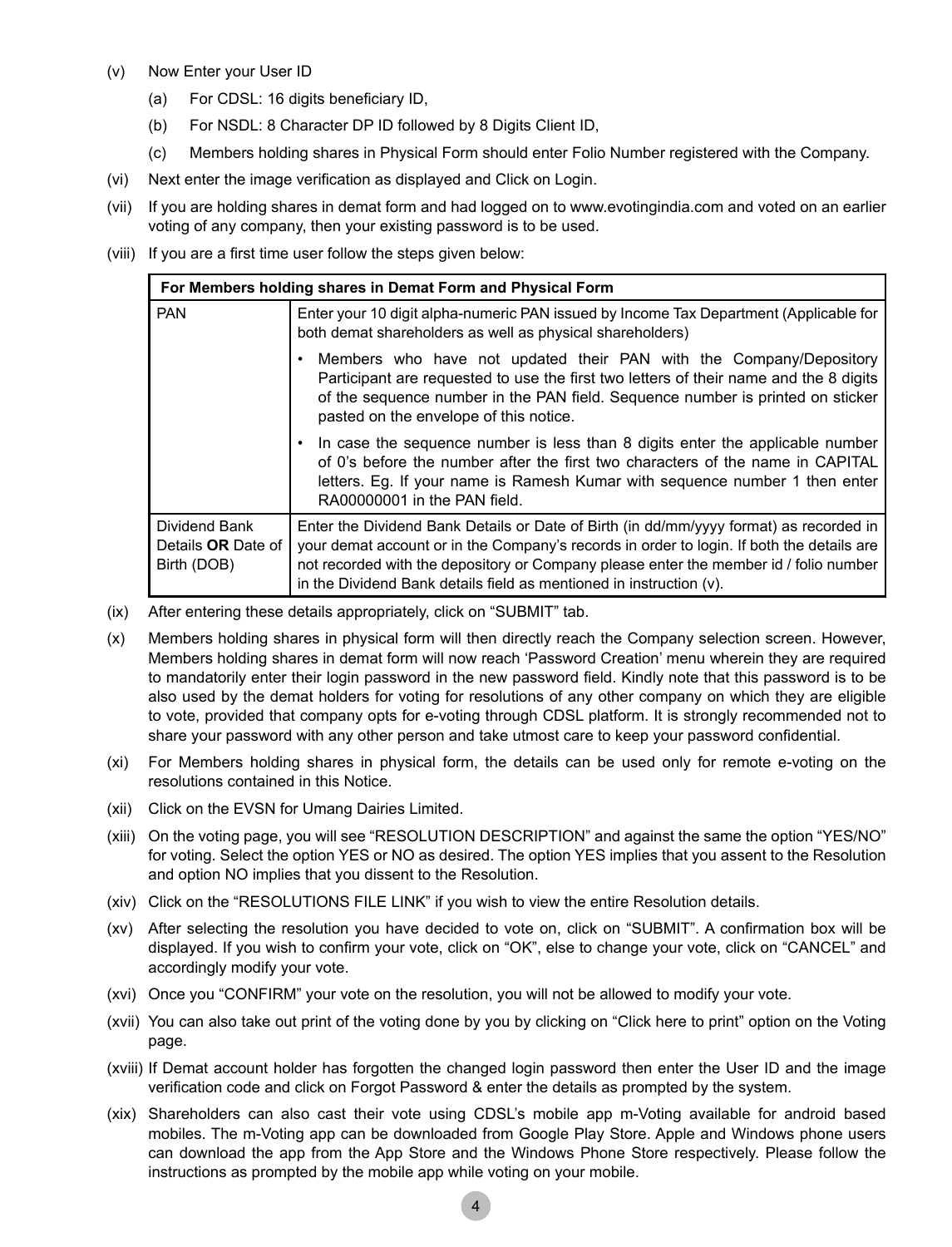- (xx) Note for Non Individual Shareholders and Custodians
	- Non-Individual shareholders (i.e. other than Individuals, HUF, NRI etc.) and Custodian are required to log on to www.evotingindia.com and register themselves as Corporates.
	- A scanned copy of the Registration Form bearing the stamp and sign of the entity should be emailed to helpdesk.evoting@cdslindia.com.
	- After receiving the login details a compliance user should be created using the admin login and password. The Compliance user would be able to link the account(s) for which they wish to vote on.
	- The list of accounts should be mailed to helpdesk.evoting@cdslindia.com and on approval of the accounts they would be able to cast their vote.
	- A scanned copy of the Board Resolution and Power of Attorney (POA) which they have issued in favour of the Custodian, if any, should be uploaded in PDF format in the system for the scrutinizer to verify the same.
- (xxi) Any person, who acquires shares of the Company and become Member of the Company after dispatch of the Notice and holding shares as on the cut-off date i.e.  $20<sup>th</sup>$  September 2017 may follow the same instruction as mentioned above for remote e-voting.
- (xxii) In case you have any queries or issues regarding remote e-voting, you may refer the Frequently Asked Questions ("FAQs") and e-voting manual available at www.evotingindia.com, under help section or write an email to helpdesk.evoting@cdslindia.com. The contact details of official responsible to address grievances connected with remote e-voting are Shri Rakesh Dalvi, Deputy Manager, Central Depository Services (India) Limited, 16<sup>th</sup> Floor, P.J. Towers, Dalal Street, Fort, Mumbai – 400 001; Phone No. 18002005533 or write an email to helpdesk.evoting@cdslindia.com.
- (xxiii) The voting rights of Members shall be in proportion to their shares of the paid up equity share capital of the Company as on the cut-off date i.e. 20<sup>th</sup> September 2017 and a person who is not a Member as on the cut-off date should treat the Notice for information purpose only.
- (xxiv) The Company has appointed Mr. Namo Narain Agarwal, Practising Company Secretary (Membership No. FCS-234) as Scrutinizer to scrutinize the voting (at AGM venue) and remote e-voting process in a fair and transparent manner.
- (xxv) The Scrutinizer shall, immediately after the conclusion of voting at the AGM, first count the votes cast at the Meeting and thereafter unblock the votes cast through remote e-voting in the presence of atleast two (2) witnesses not in the employment of the Company and make, not later than 48 hours of conclusion of AGM, a consolidated Scrutinizer's Report of the total votes cast in favour or against, if any, to the Chairman of the Company or a person authorized by him in writing who shall countersign the same. The Chairman or a person authorized by him in writing shall declare the results of the voting forthwith.
- 11. A person whose name is recorded in the Register of Members or in the Register of Beneficial Owners maintained by the Depositories as on the cut-off date i.e.,  $20<sup>th</sup>$  September 2017 and who has not cast vote by remote e-voting, and being present at the AGM either personally or through proxy, only shall be entitled to vote at the AGM. Ballot papers will be available at the venue of the AGM.
- 12. The Results declared alongwith the consolidated Scrutinizer's report shall be placed on the website of the Company www.umangdairies.com and on the website of CDSL e-voting www.evotingindia.com and shall simultaneously be forwarded to the concerned Stock Exchanges. The result of the voting will also be displayed at the Notice Board at the Registered Office and the Administrative Office of the Company.

### **STATEMENT UNDER SECTION 102 OF THE COMPANIES ACT, 2013**

#### **Item No. 4**

The Board at its meeting held on 8<sup>th</sup> August 2017, as recommended by the Audit Committee, has appointed M/s Sanjay Kumar Garg & Associates, Cost Accountants, as Cost Auditors to conduct the audit of the cost records of the Company for the Financial Year 2017-18 commencing 1<sup>st</sup> April 2017 at a remuneration of  $\bar{\tau}$  35,000/- excluding G.S.T. as applicable and reimbursement of travelling and other out-of-pocket expenses actually incurred by the said Auditors in connection with the cost audit.

In accordance with the provisions of Section 148 of the Companies Act, 2013 read with the Companies (Audit and Auditors) Rules, 2014, the remuneration as mentioned above, payable to the Cost Auditors has to be ratified by the Members of the Company.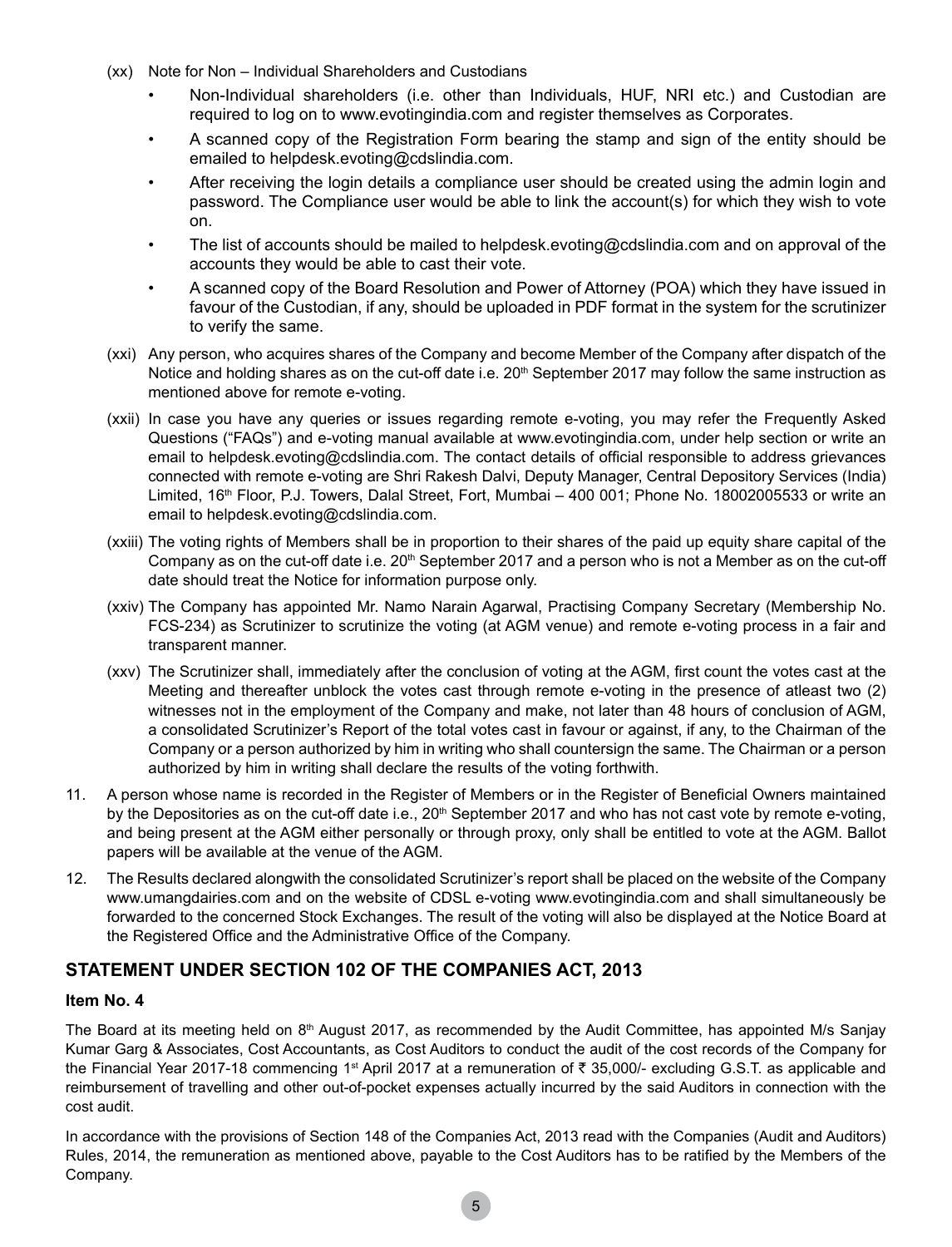The resolution is accordingly recommended for approval of the Members.

None of the Directors or Key Managerial Personnel of the Company and/or their relatives is concerned or interested, financially or otherwise, in the aforesaid resolution.

#### **Item No. 5**

The Members of the Company at their Annual General Meeting held on 22<sup>nd</sup> September 2014 had authorised the Board of Directors of the Company, by a Special Resolution passed under Section 180(1)(c) of the Companies Act, 2013, to borrow moneys in excess of the aggregate of paid-up share capital of the Company and its free reserves upto an amount not exceeding  $\overline{\tau}$  50 crore, at any point of time.

To meet the increasing requirement of funds, it is considered necessary to increase the said borrowing limits to  $\bar{\tau}$  100 Crores. Pursuant to Section 180(1)(c) of the Companies Act, 2013, the Board can exercise borrowing powers, in excess of the paid up share capital and free reserves of the Company, with the approval of the Members of the Company by way of Special Resolution.

The resolution is accordingly recommended for approval of the members as Special Resolution in supersession of the resolution passed by the Company at the Annual General Meeting held on 22<sup>nd</sup> September 2014.

None of the Directors or Key Managerial Personnel of the Company and/or their relatives is concerned or interested, financially or otherwise, in the aforesaid resolution.

#### **Item No. 6**

The Members of the Company at their Annual General Meeting held on 22<sup>nd</sup> September 2014 had authorized the Board of Directors of the Company by a special resolution passed under Section 180(1)(a) of the Companies Act, 2013, to create mortgage and/or charge on the immovable and movable properties of the Company in favour of the lenders to secure their financial assistance not exceeding  $\bar{z}$  50 crore, in the aggregate on account of principal, together with interest thereon.

To meet the increasing requirements of funds, the Company will have to resort to further borrowings from financial and other lending institutions upto a limit of  $\bar{\tau}$  100 Crore. As security for such borrowings, the immovable and movable properties of the Company will have to be mortgaged / charged in favour of financial and other lending institutions.

Pursuant to the provisions of Section 180(1)(a) of the Companies Act, 2013, the Board can exercise such power to create mortgage and/ or charge on the immovable and movable properties of the Company, only with the approval of Members of the Company by way of Special Resolution.

The resolution is accordingly recommended for approval of the members as Special Resolution in supersession of resolution passed by the Company at the Annual General Meeting held on 22<sup>nd</sup> September 2014.

None of the Directors or Key Managerial Personnel of the Company and/or their relatives is concerned or interested, financially or otherwise, in the aforesaid resolution.

#### **REGISTERED OFFICE:**

**By Order of the Board** 

Gajraula Hasanpur Road Gajraula - 244235 Dist. Amroha, (U.P.)

**Pankaj Kamra** Company Secretary

**Date: 8th August 2017**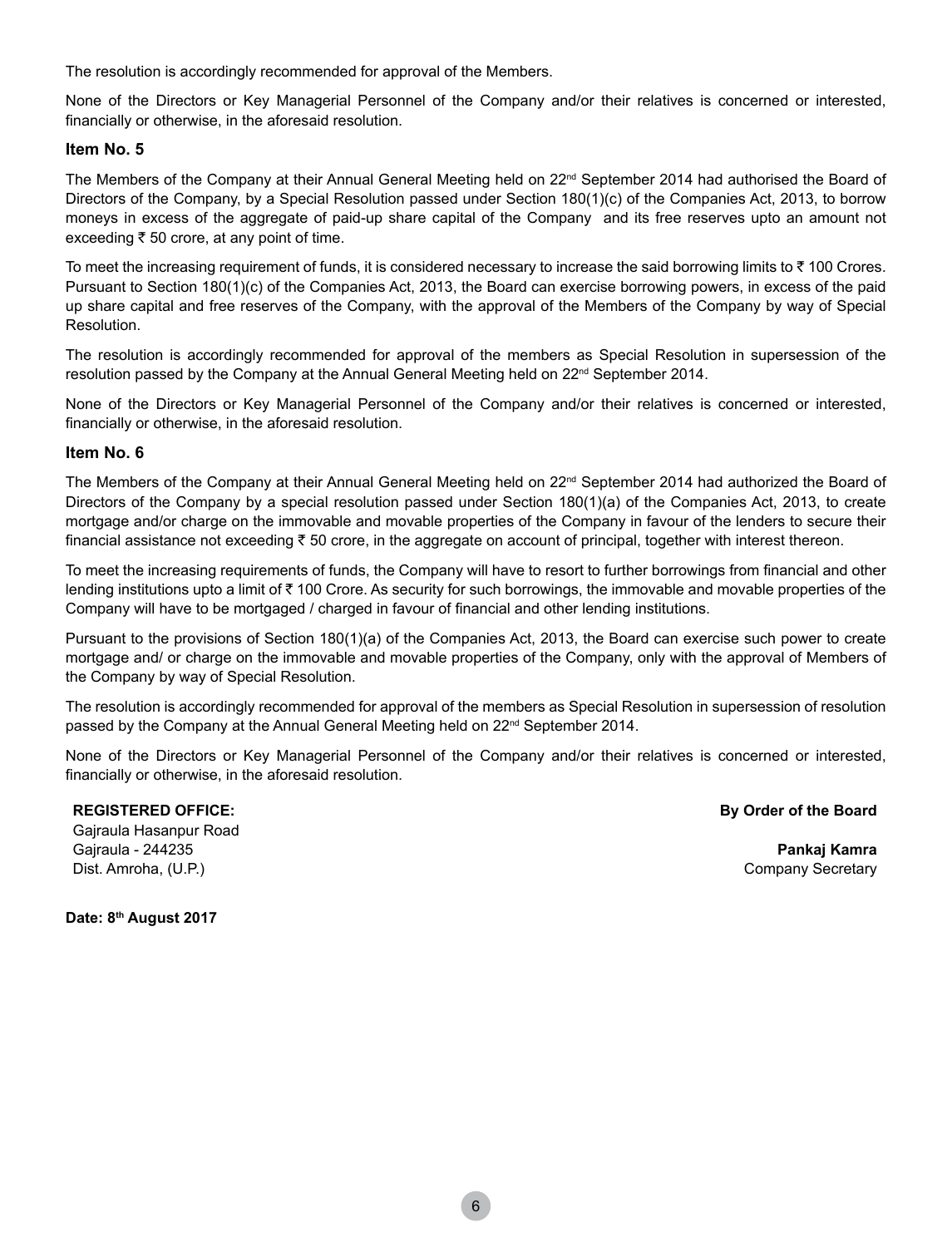## **FOR ATTENTION OF THE MEMBERS**

- 1. Members/Proxies should bring the Admission Slip sent herewith duly filled in for attending the Meeting.
- 2. For prompt attention, requests for transfer of Equity Shares and related correspondence should be addressed to the Company's Registrar and Share Transfer Agents (RTA): **MAS SERVICES LIMITED**, T-34, Second Floor, Okhla Industrial Area, Phase-II, New Delhi- 110 020. The shareholders may approach their Depository Participant for getting their shares dematerialised and in respect of shares already held in dematerialised mode for registration of change in their addresses, bank mandates, nominations, etc.
- 3. Please Check the address including the Pin Code in the address slip pasted on the envelope and advise correction, if any, therein. Also please do indicate the Pin Code Number of your delivery post office while notifying change in your address to RTA where shares are held in physical form.
- 4. Transferee(s) seeking transfer of shares in physical form should furnish copy of their PAN card to the Company/RTA for registration of transfer of shares.
- 5. Members having multiple folios are requested to write to the RTA for consolidation of the Folios.
- 6. Dividend Warrants:

As per SEBI (Listing Obligations and Disclosure Requirements) Regulations, 2015, it is mandatory for the company to print the bank account details of the investors in dividend payment instrument. Accordingly, the Members are requested to register/update their correct bank account details with the Company/RTA/ Depository Participant, as the case may be.

7. Unclaimed Dividends / Dividend Warrants : Members who have not claimed their dividend for the Financial Years 2012-13, 2013-14, 2014-15 and 2015-16 may send their unclaimed dividend warrants to the Company Secretary for revalidation at Gulab Bhawan (Rear Block), 3rd Floor, 6A, Bahadur Shah Zafar Marg, New Delhi-110 002.

Members are requested to furnish to the Company their Bank particulars to enable the Company to directly credit the dividend amount in their Bank Account through Electronic Clearing Services.

- 8. Nomination: Pursuant to Section 72 of the Companies Act, 2013, individual Members holding Equity Shares of the Company either singly or jointly may nominate an individual to whom all the rights in the Shares in the Company shall vest in the event of death of the sole/all joint Members. Member holding shares in physical form, may send their nomination in the prescribed Form SH-13, duly filled in, to the Company Secretary at Gulab Bhawan (Rear Block), 3rd Floor, 6A, Bahadur Shah Zafar Marg, New Delhi- 110 002. Members holding shares in dematerialised form are requested to contact their Depository Participant for recording their nomination.
- 9. Dematerialisation of Shares and Liquidity: Members may in their own interest consider dematerialisation of their shareholding in the Company held in physical form. Dematerialisation facility is available both on NSDL and CDSL. Company's ISIN is INE864B01027.
- 10. Members are requested to quote their Folio No./DP ID- Client ID and details of shares held in physical/demat mode, e-mail ids and Telephone No. for prompt reply to their communications.
- 11. This Notice also contains a route map of the venue of AGM.

7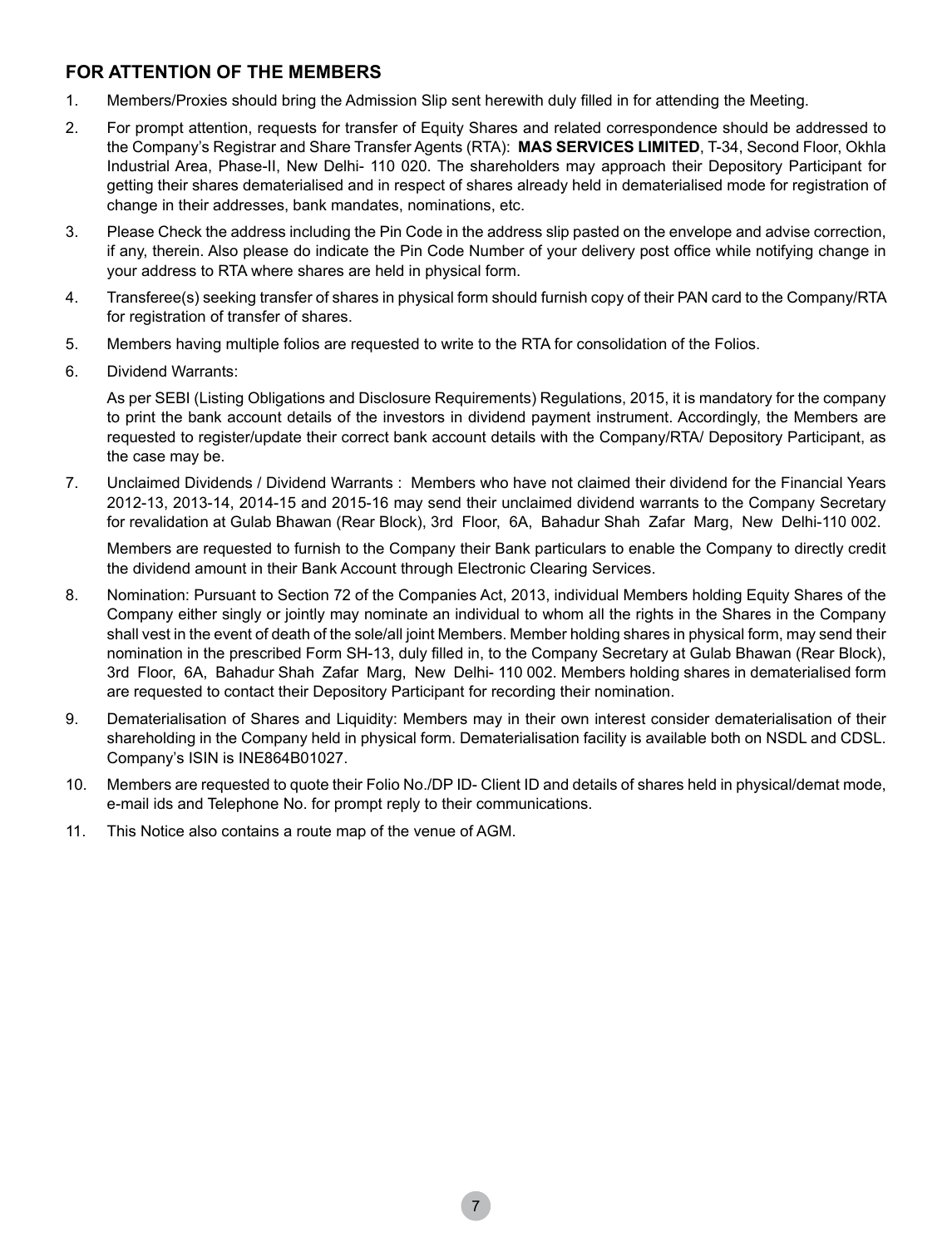

## **Route Map to the venue of the 24th Annual General Meeting**

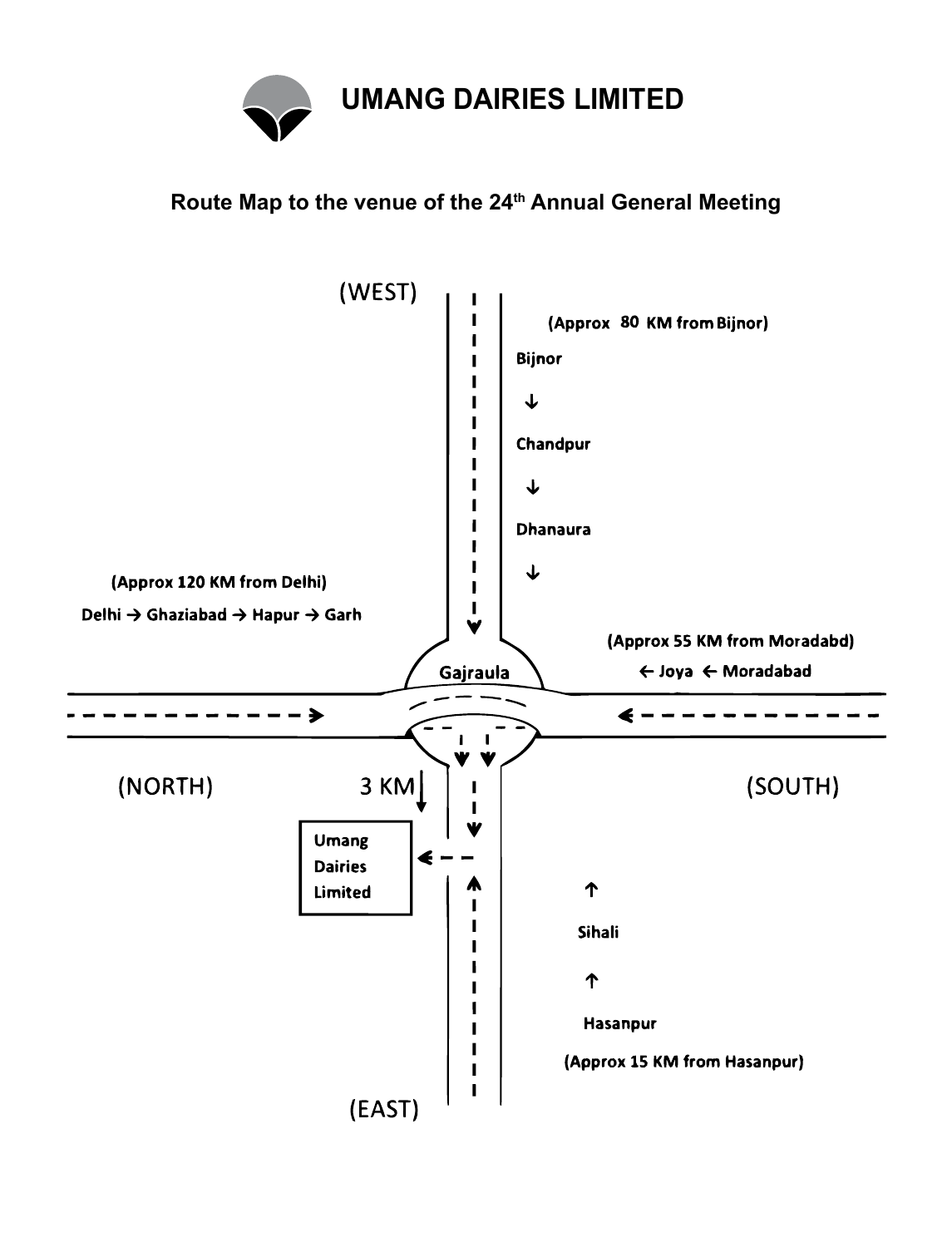

# **UMANG DAIRIES LIMITED**

**CIN**: L15111UP1992PLC014942, **Website**: www.umangdairies.com **Registered Office** : Gajraula- Hasanpur Road, Gajraula – 244 235, Dist. Amroha (U.P.) **Admin. Office**: Gulab Bhawan (Rear Block), 3rd Floor, 6A, Bahadur Shah Zafar Marg, New Delhi -110 002 **Phone:** 011-30179776, **Email**: sharesumang@jkmail.com

## **ADMISSION SLIP**

| Folio No. / DP ID / Client ID # |  |
|---------------------------------|--|
| No. of Equity Shares held       |  |

I hereby record my presence at the 24<sup>th</sup> Annual General Meeting of the Company being held at Gajraula-Hasanpur Road, Gajraula - 244 235, Dist. Amroha (U.P.) on Wednesday, the 27<sup>th</sup> September 2017 at 11.30 A.M.

| Name of the Member (in block letters)                                  |  |
|------------------------------------------------------------------------|--|
| Name of Proxy Holder /Authorised<br>Representative* (in block letters) |  |

*\*Strike out whichever is not applicable*

*#Applicable for shareholders holding shares in dematerialised form.*

Signature of the Member/Proxy/Authorised Representative\*

### **Notes:**

- 1. A Member/Proxy/Authorised representative wishing to attend the meeting must complete this Admission Slip before coming to Meeting and hand it over at the entrance.
- 2. If you intend to appoint a proxy, please complete, stamp, sign and deposit the Proxy Form given below at the Company's Registered Office at least 48 hours before the time fixed for the Meeting.